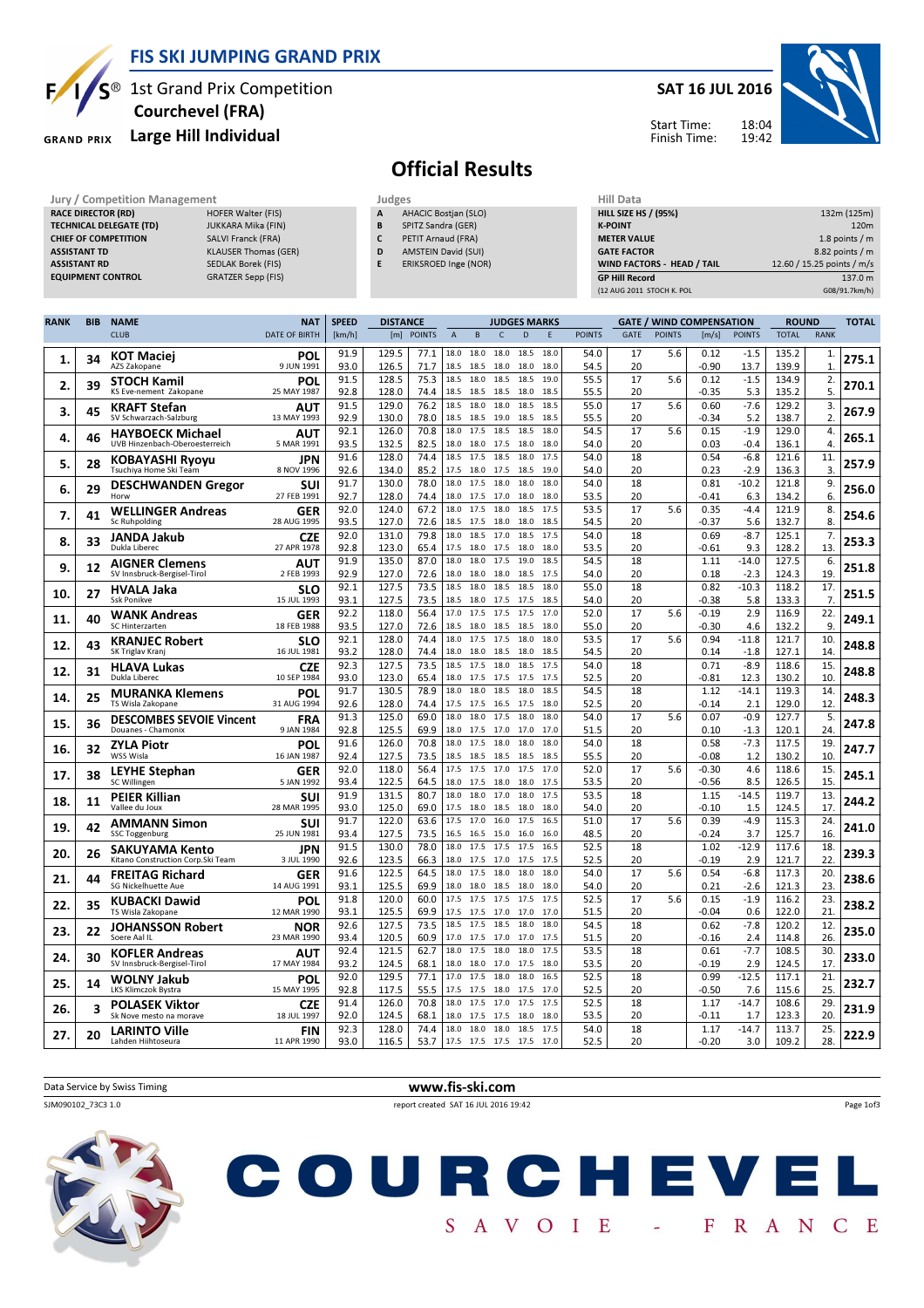FIS SKI JUMPING GRAND PRIX



S<sup>®</sup> 1st Grand Prix Competition

Courchevel (FRA)

GRAND PRIX Large Hill Individual

SAT 16 JUL 2016



18:04 19:42 Start Time: Finish Time:

# Official Results

| <b>RANK</b> | <b>BIB</b> | <b>NAME</b>                    | NA <sup>®</sup>      | <b>SPEED</b> | <b>DISTANCE</b> |            |      | <b>JUDGES MARKS</b> |      |      |      |               | <b>GATE / WIND COMPENSATION</b> |               |                       |               | <b>ROUND</b> |             | <b>TOTAL</b> |
|-------------|------------|--------------------------------|----------------------|--------------|-----------------|------------|------|---------------------|------|------|------|---------------|---------------------------------|---------------|-----------------------|---------------|--------------|-------------|--------------|
|             |            | <b>CLUB</b>                    | <b>DATE OF BIRTH</b> | [km/h]       |                 | [m] POINTS |      |                     |      |      |      | <b>POINTS</b> | GATE                            | <b>POINTS</b> | $\lfloor m/s \rfloor$ | <b>POINTS</b> | <b>TOTAL</b> | <b>RANK</b> |              |
| 28.         | 16         | <b>SCHIFFNER Markus</b>        | AUT                  | 92.2         | 119.5           | 59.1       |      | 17.5                | 18.0 | 17.5 | 16.5 | 52.5          | 18                              |               | 0.01                  | $-0.1$        | 111.5        | 27.         |              |
|             |            | UVB Hinzenbach-Oberoesterreich | 5 JUN 1992           | 93.3         | 116.5           | 53.7       |      | 17.0                | 16.5 | 17.5 | 16.5 | 51.0          | 20                              |               | $-0.39$               | 5.9           | 110.6        | 27.         |              |
| 29.         |            | <b>EGLOFF Luca</b>             | <b>SUI</b>           | 91.7         | 123.5           | 66.3       |      | 16.5                | 17.0 | 17.5 | 17.0 | 51.5          | 18                              |               | 0.72                  | $-9.1$        | 108.7        | 28.         |              |
|             |            | Grabserberg                    | 6 JUN 1995           | 92.5         | 117.5           | 55.5       | 17.0 | 17.0                | 17.0 | 17.0 | 16.5 | 51.0          | 20                              |               | $-0.10$               | $1.5\,$       | 108.0        | 29.         |              |
|             |            | KOBAYASHI Junshiro             | <b>JPN</b>           | 91.6         | 129.0           | 76.2       | 18.0 | 17.5                | 17.5 | 17.5 | 17.0 | 52.5          | 18                              |               | 1.28                  | $-16.1$       | 112.6        | 26.         | 214.8        |
| 30.         | 19         | Megmilk Snow Brand Ski Team    | 11 JUN 1991          | 92.3         | 116.0           | 52.8       | 17.0 | 17.0                | 16.0 | 16.5 | 16.5 | 50.0          | 20                              |               | 0.05                  | $-0.6$        | 102.2        | 30.         |              |

|     |                 |                                                           |                           |      |       | not qualified for 2nd round |  |  |                          |  |  |      |    |     |         |         |       |     |       |
|-----|-----------------|-----------------------------------------------------------|---------------------------|------|-------|-----------------------------|--|--|--------------------------|--|--|------|----|-----|---------|---------|-------|-----|-------|
| 31. |                 | <b>HAMANN Martin</b><br><b>SG Nickelhuette Aue</b>        | <b>GER</b><br>10 APR 1997 | 92.0 | 124.0 | 67.2                        |  |  | 17.0 16.5 17.0 17.5 16.5 |  |  | 50.5 | 18 |     | 0.76    | $-9.6$  | 108.1 | 31. | 108.1 |
| 32. | 21              | <b>ITO Kenshiro</b><br>Megmilk Snow Brand Ski Team        | <b>JPN</b><br>8 JAN 1990  | 92.0 | 122.5 | 64.5                        |  |  | 17.5 17.5 18.5 17.5 18.5 |  |  | 53.5 | 18 |     | 0.90    | $-11.3$ | 106.7 | 32. | 106.7 |
| 33. | 23              | <b>TOCHIMOTO Shohei</b><br>Megmilk Snow Brand Ski Team    | <b>JPN</b><br>21 DEC 1989 | 91.0 | 121.0 | 61.8                        |  |  | 17.5 17.5 17.0 17.5 17.0 |  |  | 52.0 | 18 |     | 0.73    | $-9.2$  | 104.6 | 33. | 104.6 |
| 34. | 13              | <b>BJOERENG Joacim Oedegaard</b><br>Roeykenhopp           | <b>NOR</b><br>14 DEC 1995 | 91.7 | 122.0 | 63.6                        |  |  | 17.5 17.5 17.0 17.5 17.0 |  |  | 52.0 | 18 |     | 0.93    | $-11.7$ | 103.9 | 34. | 103.9 |
| 35. | 24              | <b>LAMY CHAPPUIS Ronan</b><br><b>Bois D'amont</b>         | <b>FRA</b><br>10 SEP 1993 | 91.6 | 120.0 | 60.0                        |  |  | 18.0 17.5 17.0 17.5 17.0 |  |  | 52.0 | 18 |     | 0.82    | $-10.3$ | 101.7 | 35. | 101.7 |
| 36. |                 | <b>HARADA Yumu</b><br>Megmilk Snow Brand Ski Team         | <b>JPN</b><br>15 SEP 1990 | 91.5 | 114.5 | 50.1                        |  |  | 17.0 16.5 17.0 17.5 16.0 |  |  | 50.5 | 18 |     | 0.52    | $-6.6$  | 94.0  | 36. | 94.0  |
| 37. | 15              | <b>KOZISEK Cestmir</b><br><b>LSK Lomnice nad Popelkou</b> | <b>CZE</b><br>9 NOV 1991  | 92.0 | 106.0 | 34.8                        |  |  | 16.0 16.0 16.0 16.5 16.0 |  |  | 48.0 | 18 |     | $-0.52$ | 7.9     | 90.7  | 37. | 90.7  |
| 38. | 37              | <b>LANISEK Anze</b><br><b>Ssk Menges</b>                  | <b>SLO</b><br>20 APR 1996 | 90.9 | 108.5 | 39.3                        |  |  | 17.0 17.0 17.0 16.5 16.0 |  |  | 50.5 | 17 | 5.6 | 0.46    | $-5.8$  | 89.6  | 38. | 89.6  |
| 39. |                 | <b>CHOI Heung-Chul</b><br>High1 Resort                    | <b>KOR</b><br>3 DEC 1981  | 91.5 | 113.5 | 48.3                        |  |  | 17.0 17.0 16.5 16.5 16.5 |  |  | 50.0 | 18 |     | 0.84    | $-10.6$ | 87.7  | 39. | 87.7  |
| 40. |                 | <b>LEAROYD Jonathan</b><br>Courchevel                     | <b>FRA</b><br>3 NOV 2000  | 91.8 | 111.0 | 43.8                        |  |  | 16.5 16.0 16.5 16.5 16.5 |  |  | 49.5 | 18 |     | 0.67    | $-8.4$  | 84.9  | 40. | 84.9  |
| 41. |                 | <b>ZHAPAROV Marat</b><br>Ski Club VKO                     | <b>KAZ</b><br>25 AUG 1985 | 91.5 | 108.0 | 38.4                        |  |  | 16.5 16.5 16.0 16.0 16.0 |  |  | 48.5 | 18 |     | 0.60    | $-7.6$  | 79.3  | 41. | 79.3  |
| 42. |                 | KIM Hyun-Ki<br>High1 Resort                               | <b>KOR</b><br>9 FEB 1983  | 91.7 | 101.5 | 26.7                        |  |  | 16.0 16.0 16.5 16.5 15.5 |  |  | 48.5 | 18 |     | 0.23    | $-2.9$  | 72.3  | 42. | 72.3  |
| 43. | 10              | <b>SOKOLENKO Konstantin</b><br>Csca Almaty                | <b>KAZ</b><br>9 NOV 1987  | 91.1 | 99.5  | 23.1                        |  |  | 16.5 16.0 16.5 16.5 16.0 |  |  | 49.0 | 18 |     | 1.14    | $-14.4$ | 57.7  | 43. | 57.7  |
| 44. | 17              | <b>SEMENIC Anze</b><br><b>NSK TRZIC FMG</b>               | <b>SLO</b><br>1 AUG 1993  | 92.6 | 92.0  | 9.6                         |  |  | 14.0 14.5 14.5 14.5 13.5 |  |  | 43.0 | 18 |     | 0.05    | $-0.6$  | 52.0  | 44. | 52.0  |
|     | - -<br>$\cdots$ |                                                           |                           |      |       |                             |  |  |                          |  |  |      |    |     |         |         |       |     |       |

| Disqualified |                              |            |         |
|--------------|------------------------------|------------|---------|
|              | <b>GRANERUD Halvor Egner</b> | <b>NOR</b> | l SCE 4 |

18 KORNILOV Denis RUS RUS SCE 4

SCE 4 : SUIT

Data Service by Swiss Timing **www.fis-ski.com**<br>
SIM090102 73C3 1.0<br>
TREPORT CREATED AT 16 JUL 2016 15 report created SAT 16 JUL 2016 19:42

Page 2of3